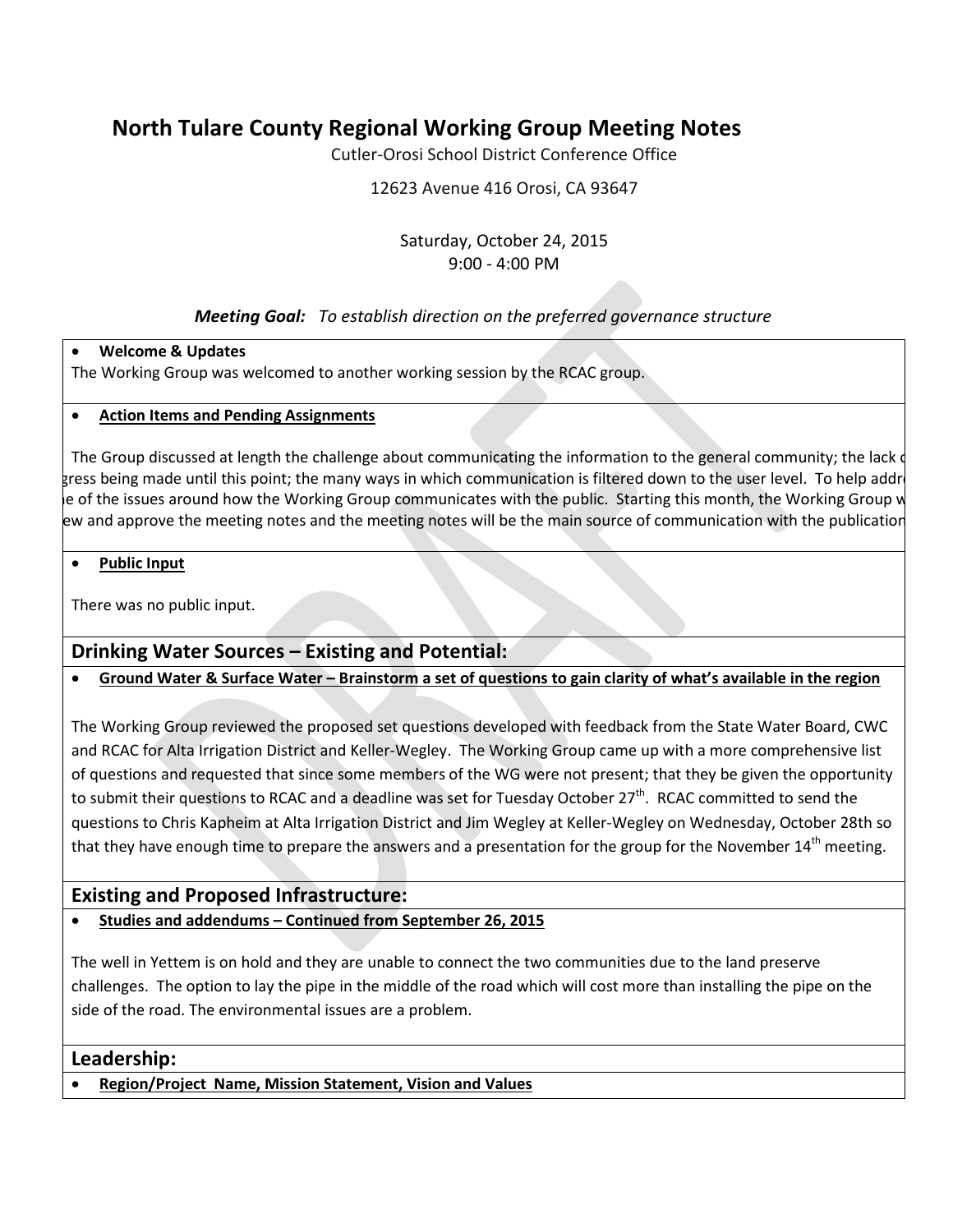The group brainstormed a list of potential names for the project/entity. Potential Project Name List: NTC Surface Water Alliance (8) NTC Community Water Powers(2) NTC Water Alliance (NTCWA) (10) SEVEN Community Water Alliance(1) SEVEN Community Partnership (2) NTC Water Authority (0) Surface Water Partnership (8)

The Working Group members voted on the list of names. However, because not all Working Group members were present, the voting process will be completed at the November  $14<sup>th</sup>$  meeting. The project name with the most number of votes will be considered as the potential name for the regional entity.

#### • **Type of Governance Structures Entities Available – Pros and Cons**

The Group was provided with a list of potential governance structures applicable to the state of California. The Group was asked to review it and to be ready to discuss the pros and cons at the November work session.

The list of structures to evaluate include:

- Full Consolidation of Water Systems Into one of the Existing Entities -- Merged Ownership & Operations
- Partial Consolidation into an Existing Entity -- *Merged Operation of Supply & Treatment Facilities (not ownership) Some Systems decide to Participate Others Don't*
- Full Consolidation of Water Systems Into a Newly Created Entity -- *Merged Ownership & Existing Operations plus the Operation of Supply & Treatment Facilities*
- Partial Consolidation of Water Systems Into a Newly Created Entity -- Create a new Entity for the *Joint Planning, Development Ownership Operation and Maintenance of the new Supply & Treatment Facilities*
- Joint Powers Agreement for all Water Systems -- *for the Ownership Operation and Maintenance of the new Supply & Treatment Facilities*
- -- Combinations -- Consolidation of Some Water Systems; *JPA for the Ownership, Operation & Maintenance of Supply & Treatment Facilities*
- -- Memorandum Of Agreements (MOU)--To Increase Knowledge, Awareness, and to Help Each Other in Case of Emergencies
- Water Purchase Agreements No Ownership of Facilities *Contract Purchase of Treated Water to Augment or Supplant Own Supplies*
- Creating Legislation to Customize Your Governance Structure Water Authority, A "Special Legislative Act" Agency

#### • **Communication follow up discussion:**

RCAC will continue to work with the County on the development of the Project's website. The County has determined that the posting of all project related documents can be accomplished, including agendas, meeting notices, and all other project related documents. The only thing that cannot be accommodated is the question/answer request.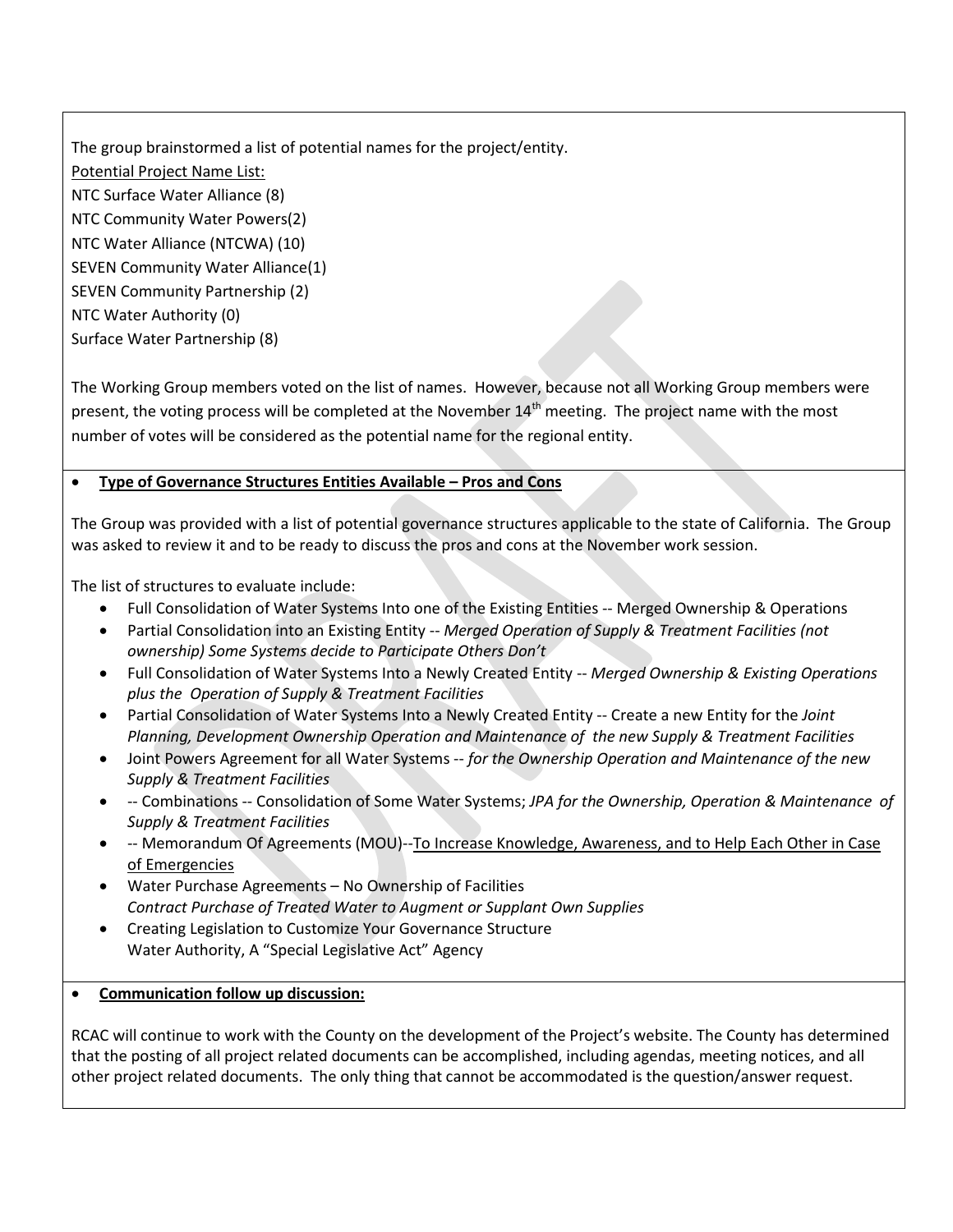#### • **Financial Study Status:**

Each group was provided with a list of missing financial information.

#### • **Assignment & Working Groups:**

The Group made plans to visit the Terrabella Surface Treatment Plan during the December 5<sup>th</sup> work session.

- $\checkmark$  RCAC will contact the County to determine transportation.
- $\checkmark$  The Cuttler board will coordinate availability of staff to access the plant on Saturday, December 5<sup>th</sup>.

Review the meeting notes from August, September and October and be ready to vote on them.

Access the Alta Irrigation District website to review the Technical Report at: [http://www.altaid.org/index.php?option=com\\_content&view=article&id=106&Itemid=220&dir=JSROOT%2FDrinking+](http://www.altaid.org/index.php?option=com_content&view=article&id=106&Itemid=220&dir=JSROOT%2FDrinking+Water+Program/2.++Supporting+Files) [Water+Program/2.++Supporting+Files](http://www.altaid.org/index.php?option=com_content&view=article&id=106&Itemid=220&dir=JSROOT%2FDrinking+Water+Program/2.++Supporting+Files)

#### • **Next session:**

November 14, 2015 at the Cutler-Orosi School District Conference Office 12623 Avenue 416 Orosi, CA 93647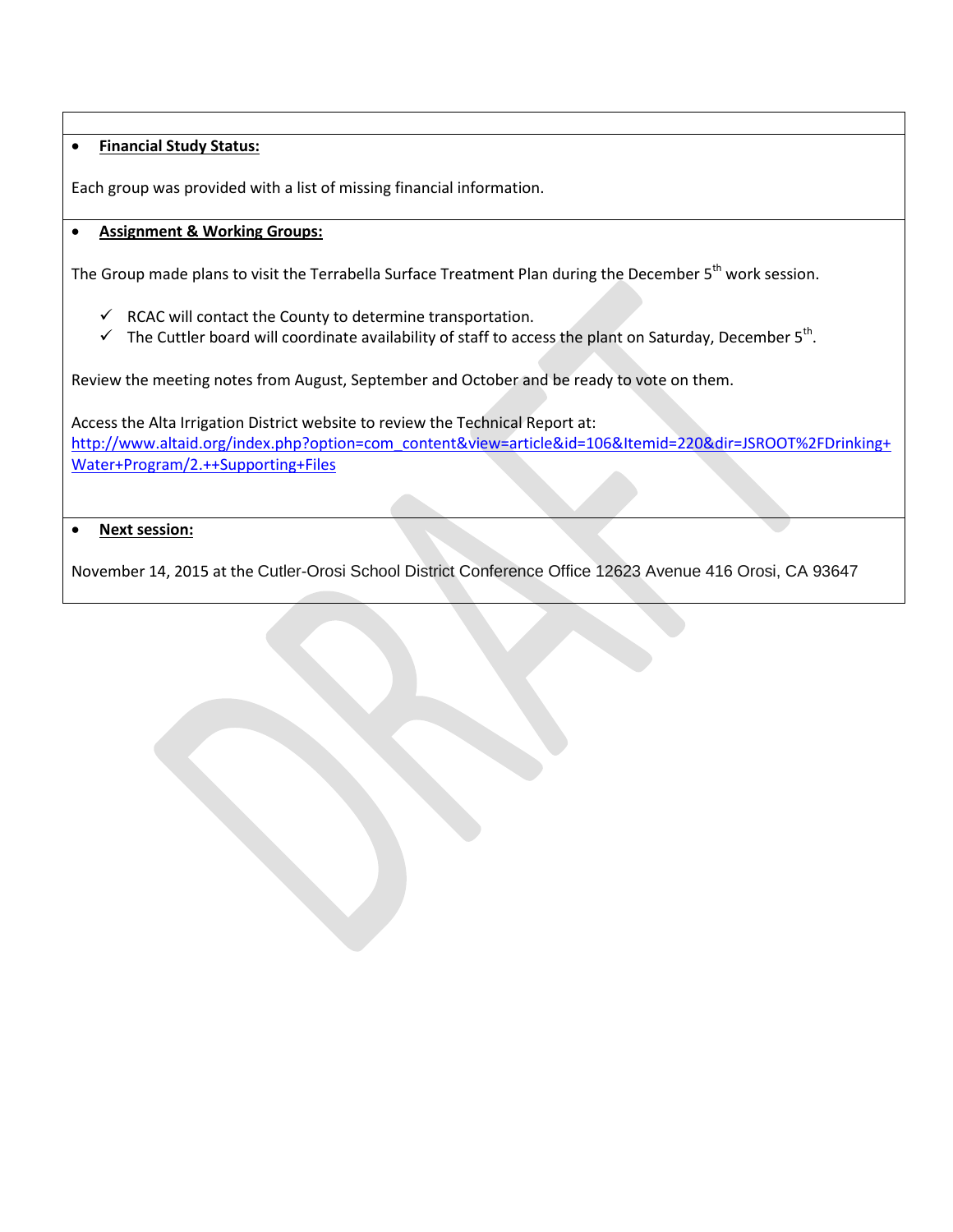# **North Tulare County Regional Working Group Meeting Notes**

Cutler-Orosi School District Conference Office

12623 Avenue 416 Orosi, CA 93647

### Saturday, October 24, 2015 9:00 - 4:00 PM

## *Meta de la junta: Establecer la dirección preferida para la estructura gubernamental*

#### **• Bienvenida y actualizaciones**

El Grupo de Trabajo fue recibido a otra sesión de trabajo por el equipo de trabajo de RCAC.

#### • **Acciones pendientes**

El Grupo examinó detenidamente el desafío sobre la difusión de la información a la comunidad en general; la falta de progresos realizados hasta este punto; las muchas formas en que la comunicación se filtran a nivel de usuario. Para ayudar a abordar algunas de las cuestiones en torno a cómo el grupo de trabajo se debe comunicar con el público. A partir de este mes, el Grupo de Trabajo revisará y aprobará las notas de la reunión anterior y las notas aprobadas serán la principal fuente de comunicación para el público.

#### • **Comentario Público**

No hubo comentarios del público.

# **Fuentes de Agua de subsuelo y superficiales - actuales y potenciales:**

## **• Planta de Aguas de subsuelo y Aguas Superficiales – Desarrollar una serie de preguntas para obtener clarificación de los recuerdos disponibles en la región**

El Grupo de Trabajo revisó las preguntas anteriormente desarrolladas en conjunto con los comentarios de la Junta Estatal de Agua, CWC y RCAC y las cuales serán presentadas al Distrito de Riego y a Keller-Wegley. El Grupo de Trabajo desarrollo una gran lista de preguntas y solicitó que, dado que algunos miembros del grupo de trabajo no estaban presentes; se les dé la oportunidad de presentar sus preguntas a RCAC y una fecha límite se fijó para el martes, 27 de octubre. RCAC tiene el compromiso de enviar las preguntas a Chris Kapheim en Alta Distrito de Riego y Jim Wegley en Keller-Wegley el Miércoles a más tardar el, 28 de octubre, para que tengan tiempo para preparar las respuestas y una presentación para el grupo para la reunión del 14 de noviembre.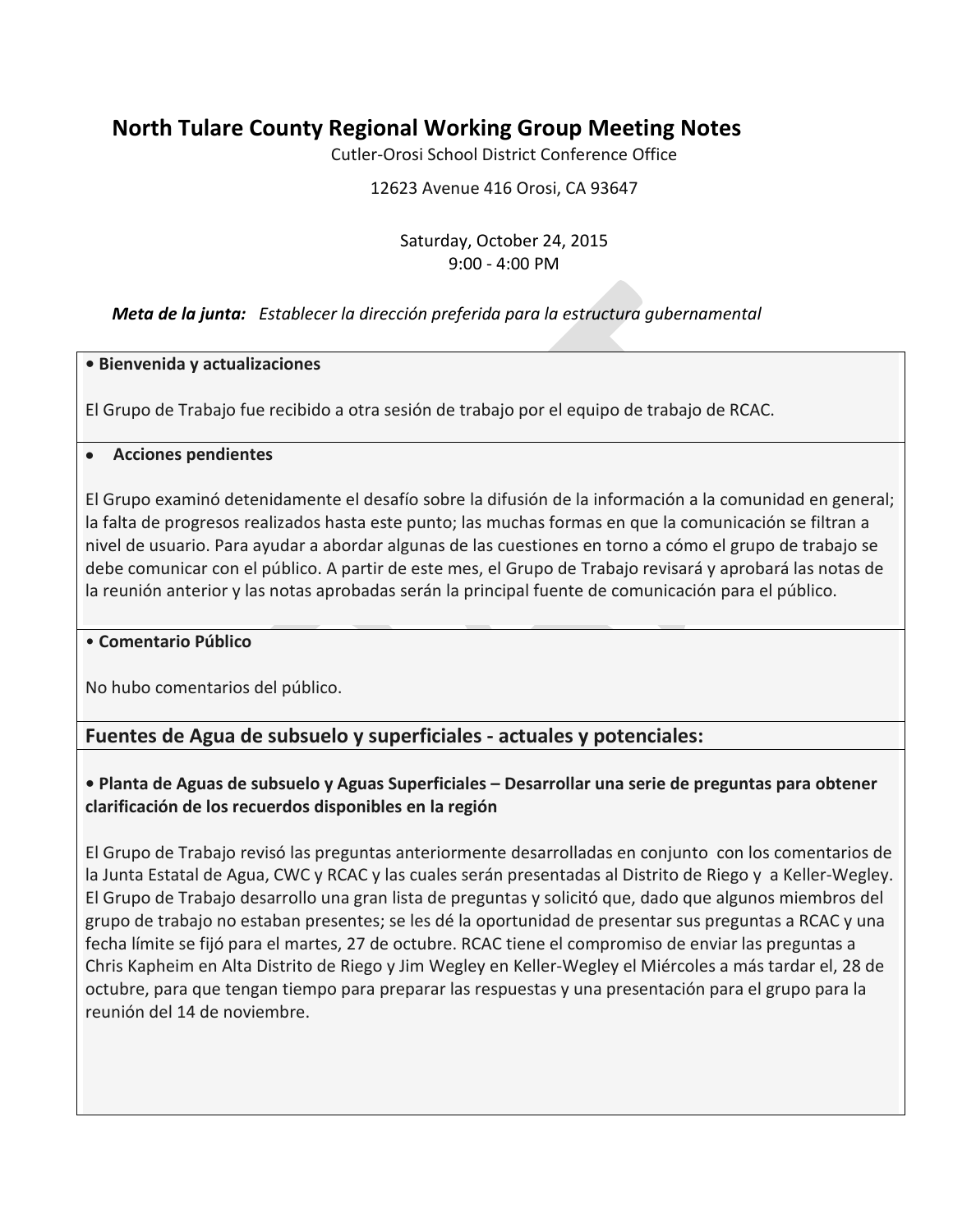# **Infraestructura Existente y Propuesta**:

## • **Estudios y enmiendas - Continuación de 26 de septiembre 2015**

El proyecto del pozo de Yettem está en espera debido a los desafíos para preservar la tierra. La opción para poner la tubería considera la instalación de las líneas en medio de la carretera lo cual es una opción más costosa que la instalación de la tubería en el lado de la carretera.

Las normas ambientales representan un conflicto para los proyectos de desarrollo de infraestructura.

## **Liderazgo:**

## • **Región / Nombre del proyecto, Misión, Visión y Valores**

El grupo desarrollo una lista de posibles nombres para el proyecto / entidad. Potencial Lista Nombre del proyecto:

Superficie NTC Water Alliance (8) NTC Comunidad Agua Powers (2) NTC Water Alliance (NTCWA) (10) SIETE Comunidad Water Alliance (1) SIETE Asociación Comunitaria (2) Autoridad del Agua NTC (0) Surface Water Partnership (8)

Los miembros del Grupo de Trabajo votaron en la lista de nombres. Sin embargo, ya que no todos los miembros del Grupo de Trabajo estuvieron presentes, se completará el proceso de votación en la reunión del 14 de noviembre. El nombre del proyecto con el mayor número de votos será considerado como el nombre de potencial de la entidad regional.

#### • **Tipo de estructuras de gobierno disponibles - Pros y contras**

Se proveyó al grupo una lista de posibles estructuras de gobierno aplicables al estado de California. Se le pidió al Grupo que se familiarice con las diferentes estructuras y que estén preparados para discutir los pros y los contras de cada una de ellas en la sesión de trabajo de noviembre.

La lista de estructuras gubernamentales para evaluar incluyen:

• Consolidación global de las utilidades con una de las entidades participantes - Fusionado propiedades y operaciones.

• Consolidación parcial de las utilidades con una de las entidades participantes - Fusionado operaciones de abastecimiento y tratamiento (no propiedad). *No todas las entidades participantes se consolidan.*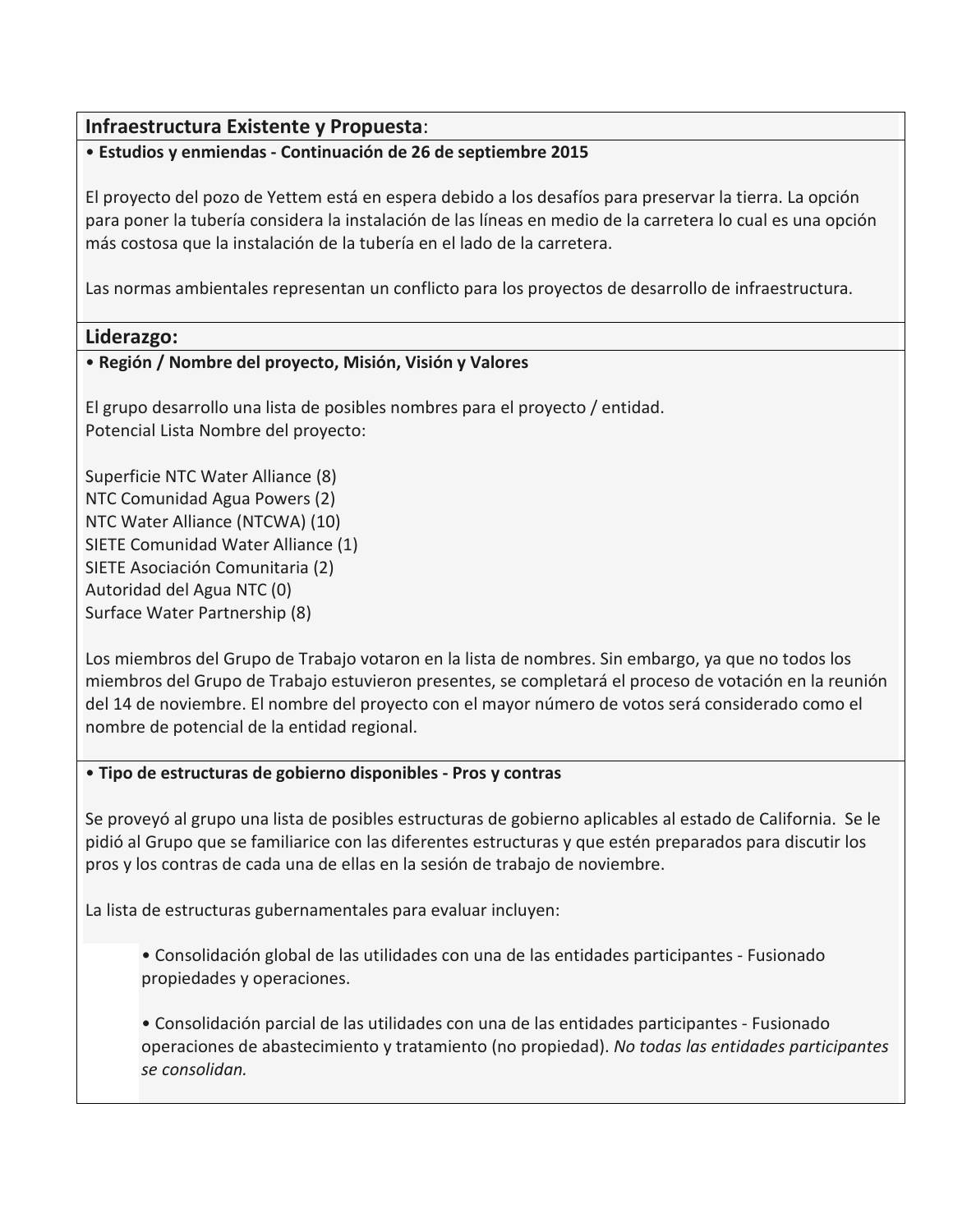• Consolidación global de las utilidades con una entidad recién creada - Fusionado propiedades y operaciones.

• Consolidación parcial de las utilidades con una entidad recién creada - crear una nueva entidad para la planificación conjunta, desarrollo de operaciones y mantenimiento e instalaciones de tratamiento.

• Acuerdo de poderes (JPA) - Acuerdo para la operación y mantenimiento de la propiedad de la nueva entidad.

• Combinación - Consolidación de utilidades; JPA para la operación y mantenimiento e instalaciones de suministro y tratamiento.

• Memorando de Acuerdos (MOU) - para aumentar el conocimiento, conciencia, y ayuda mutua en casos de emergencia.

• Acuerdos para compra de agua - Contrato de compra de agua tratada para aumentar o suplantar el suministro de agua de las entidades participantes.

• Legislación para personalizar una estructura de gobierno específica "Legislación Especial"

## **• Seguimiento al proyecto de comunicación:**

RCAC continuará trabajando con el Condado en el desarrollo de la página web. El Condado ha determinado que la publicación de todos los documentos relacionados con el proyecto se puede realizar, incluyendo agendas, avisos de reuniones y documentos de todos los demás relacionados con el proyecto. La única función que no puede se puede cumplir es la solicitud de preguntas y respuestas.